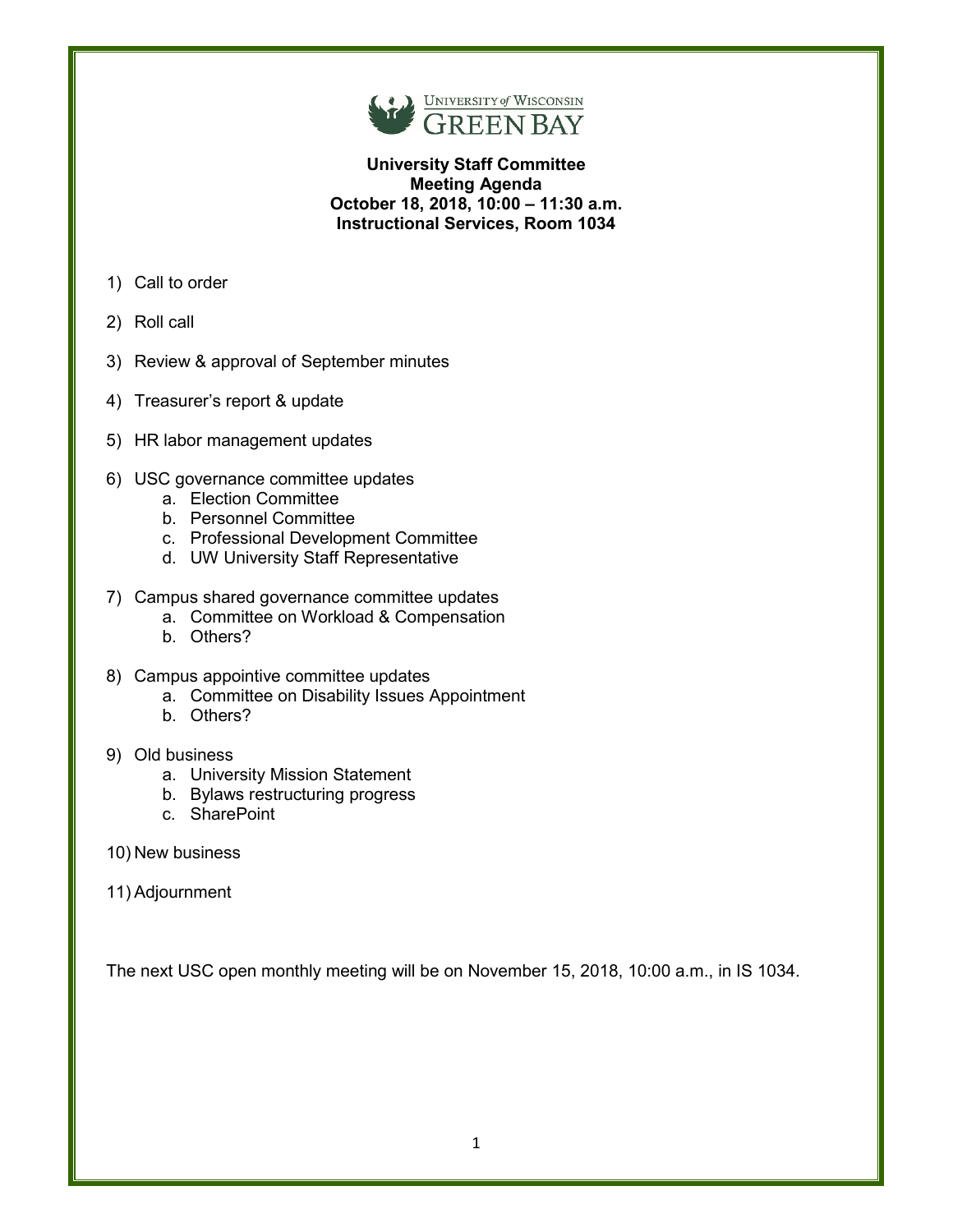# **University Staff Governance Feedback on the Draft Select Mission**

The UW-Green Bay University Staff Governance body reviewed the draft Select Mission and has the following feedback to offer:

- Some of our members derived a negative feeling when reading the phrase "problem-focused" and suggested "solution-focused" or "problem-solving focused" instead.
- Another suggestion was to add "teaching excellence" at the beginning of the list in the first sentence of the last paragraph, and rearranging the order so it would read: *Our culture and vision reflect a deep commitment to educational opportunity, teaching excellence, diversity, inclusion, and social justice and at all levels. Our operational foundations value community-based partnerships, faculty scholarship and innovation.*

**~~~~~~~~~~~~~~~~~~~~~~~~~~~~~~~~~~~~~~~~~~~~~~~~~~~~~~~~~~~~~~~~~~~**

### **Draft Select Mission (Revised Faculty Senate Version, October 10, 2018)**

The University of Wisconsin-Green Bay is a multi-campus comprehensive university offering exemplary undergraduate, masters and select doctoral programs, operating with a commitment to excellence in teaching, scholarship, and service to the community. The University provides problem-focused educational experiences that promote critical thinking and student success.

The culture and vision of the University reflects a deep commitment to diversity, inclusion, social justice, civic engagement, andeducationalopportunity atalllevels.Our corevalues embrace community-based partnerships, collaborative faculty scholarship, and innovation.

Our commitment to a university that promotes access, career success, cross-discipline collaboration, cultural enrichment, economic development, entrepreneurship, and environmental sustainability is demonstrated through a wide array of programs and certifications offered in four colleges: College of Arts, Humanities and Social Sciences; College of Science, Engineering and Technology (including the Richard Resch School of Engineering); College of Health, Education and Social Welfare; and the Austin E. Cofrin School of Business, leading to a range of degrees, including AAS, BA, BAS, BM, BS, BSW, BBA, MS, MSW, MSN, and Ed.D.

### **Draft Select Mission (Revised October 3, 2018)**

The University of Wisconsin-Green Bay is a multi-campus comprehensive university offering exemplary undergraduate, masters and select doctoral programs and operating with a commitment to excellence in teaching, scholarship and research. The University is committed to problem- focused educational experiences that promote critical thinking and student success.

The culture and vision of the University reflects a deep commitment to diversity, inclusion, social justice, civic engagement, and educational opportunity at all levels. Our core values embrace community-based partnerships, collaborative faculty scholarship and innovation.

Our commitment to a university that promotes access, career success, economic development, environmental sustainability, cultural enrichment, cross-discipline collaboration, and entrepreneurship is demonstrated through